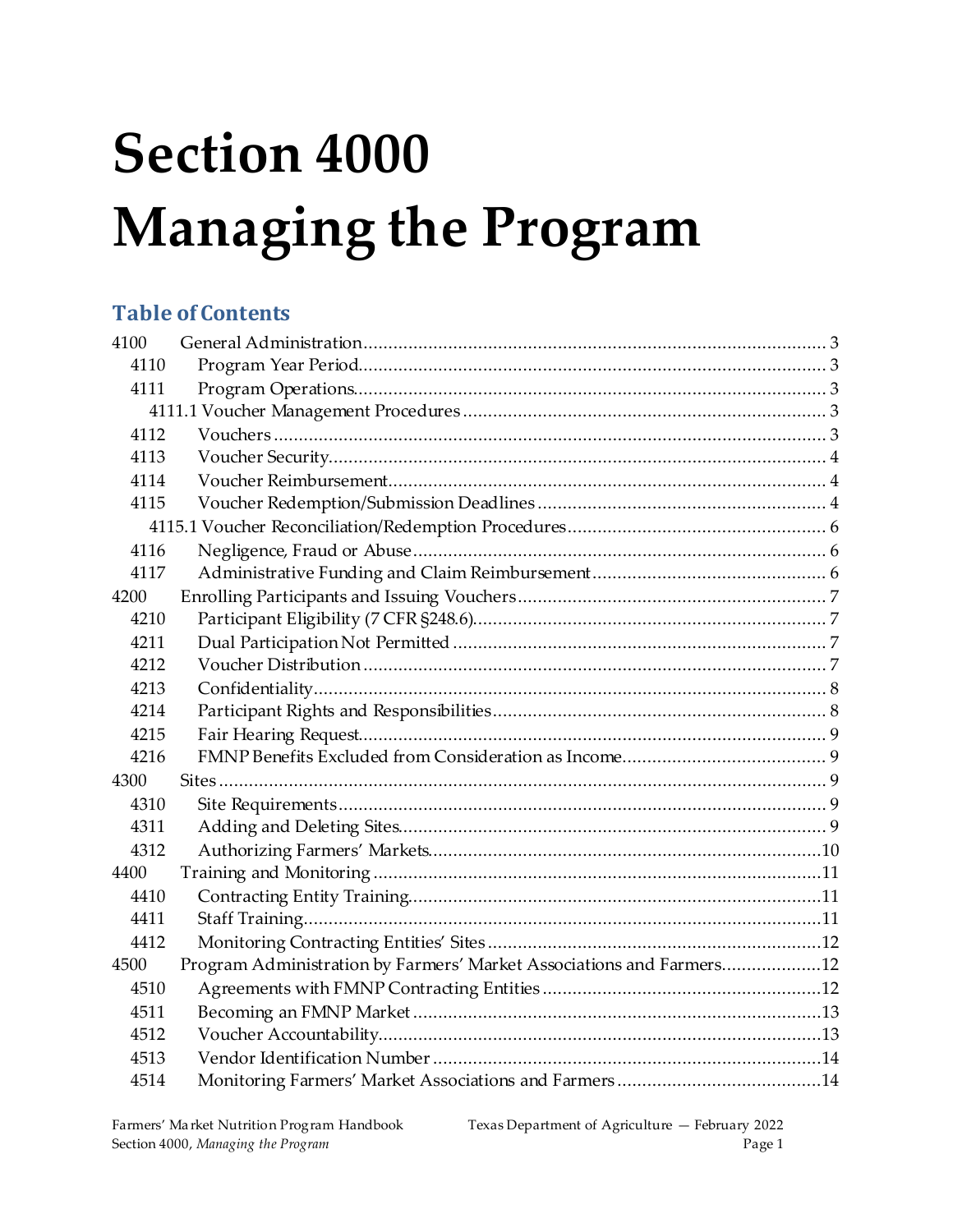| 4515 |  |  |
|------|--|--|
| 4516 |  |  |
|      |  |  |
| 4600 |  |  |
| 4610 |  |  |
| 4620 |  |  |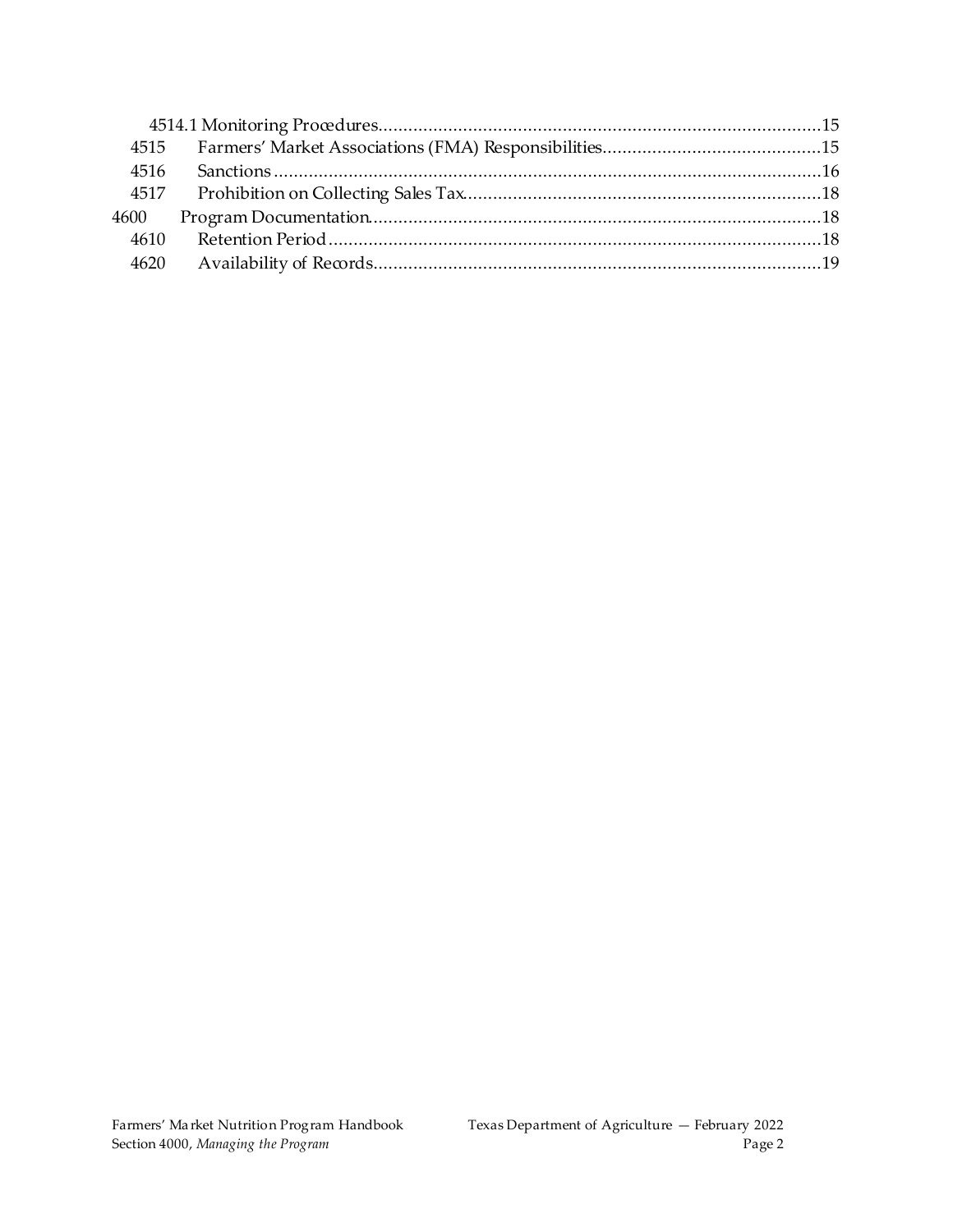# <span id="page-2-0"></span>**4100 General Administration**

#### <span id="page-2-1"></span>**4110 Program Year Period**

The Farmers' Market Nutrition Program (FMNP) operates from January through November. Vouchers must be distributed to participants by September 30 of the program year. Participants may redeem current vouchers from the date of issuance through October 31 of the program year.

Contracting Entities (CEs) may submit claims for reimbursement to TDA from March through December 15 of each program year. Claims for reimbursement must be submitted within thirty days of the end of the month in which the expense was incurred. Refer to Item 4115, *Voucher Redemption/Submission Deadlines*, for more information.

#### <span id="page-2-2"></span>**4111 Program Operations**

TDA provides vouchers to CEs. These vouchers are redeemable by Special Supplemental Nutrition Program for Women, Infants and Children (WIC) participants at local farmers' markets. CEs will distribute vouchers to eligible WIC participants. CEs may delegate distribution of the vouchers to the Farmers' Market Association (FMA) or sub-agency if the FMA (or sub-agency) is properly trained to distribute vouchers.

#### <span id="page-2-3"></span>**4111.1 Voucher Management Procedures**

CEs must establish and maintain written procedures for the management, distribution, security, and accountability of vouchers. TDA will review the CEs process/procedure for adequacy to ensure they cover, at a minimum:

- Receipt, storage, and security of voucher booklets prior to issuance;
- Transportation and security of voucher booklets from the CE to distribution site(s), if applicable;
- Security and issuance instructions for voucher booklets at the site(s);
- Distribution of vouchers to participants; and
- System for detecting and resolving voucher issuance problems at the site(s).

#### <span id="page-2-4"></span>**4112 Vouchers**

Each participant receives five vouchers valued at \$30.00 in increments of \$6.00 per voucher. Farmers and farmers' markets should only accept vouchers that are valid. In order to be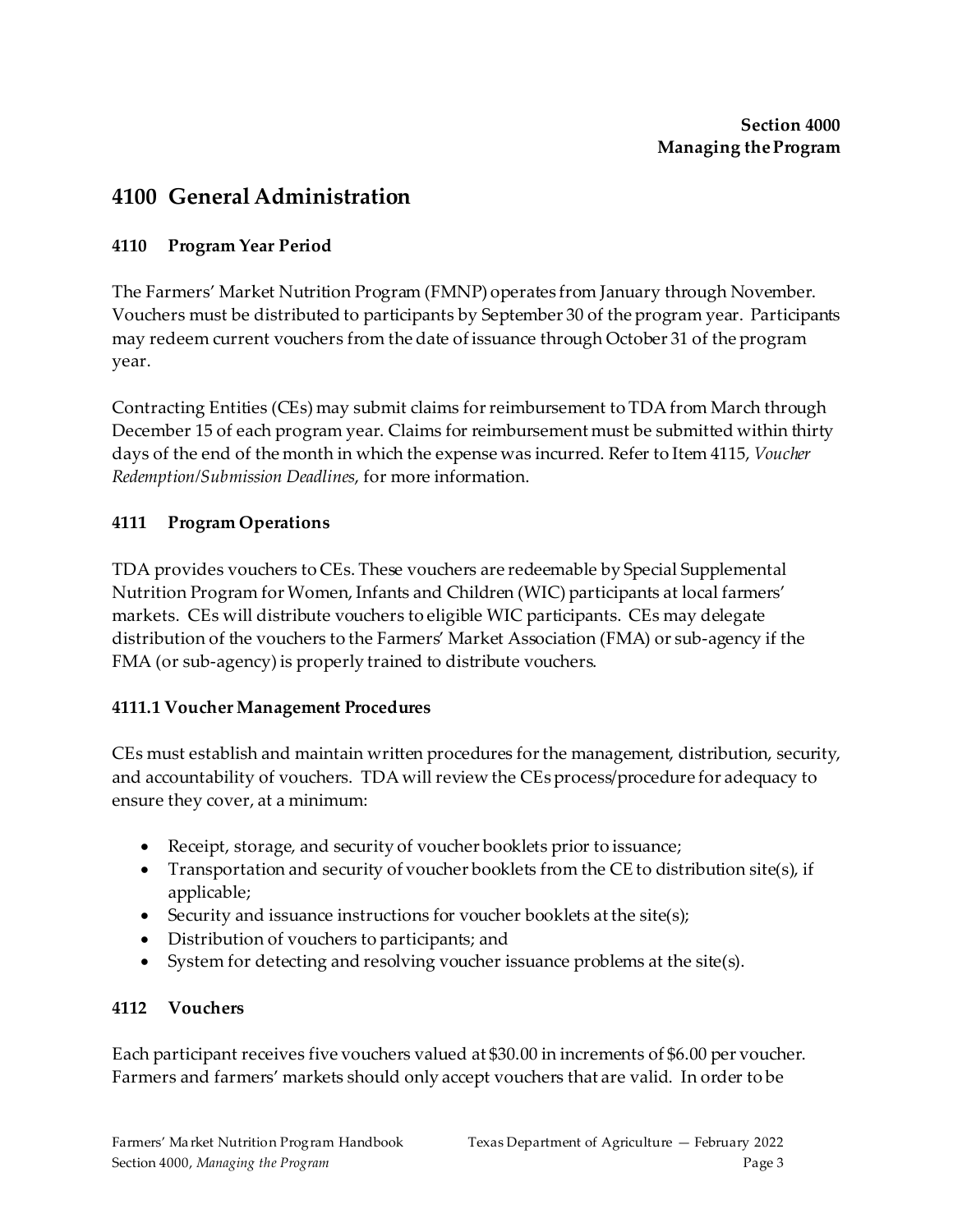redeemed at the farmers' market, each voucher must include a unique number with the current year printed on it and must be signed by the participant or proxy and dated at the time of redemption. Vouchers are printed in a different color each year to help identify valid vouchers.

#### <span id="page-3-0"></span>**4113 Voucher Security**

CEs, sub-agencies, Farmers' Market Associations (FMA) and farmers are all responsible for voucher security. CEs must keep vouchers in a secure area before distribution, during transfer from the CE to market, and after they are returned from FMAs for reimbursement.

CEs must record the series of unique numbers on the cover of the voucher booklet received from TDA. If a sub-agency or FMA is used for the distribution of vouchers, they must record the voucher numbers received from the CE. Refer to Item 4212, *Voucher Distribution*, for more information.

At the time of redemption by WIC participants, farmers and farmers' markets should always make sure the vouchers are valid (see Item 4114, *Voucher Reimbursement* and Item 4115, *Voucher Redemption/Submission Deadlines*). The redeemed vouchers must be kept in a safe place.

# <span id="page-3-1"></span>**4114 Voucher Reimbursement**

Farmers must enter their vendor numbers on the redeemed vouchers to assure proper identification for reimbursement.

Farmers submit the vouchers to the FMA. The FMA must confirm that all redeemed vouchers are dated, signed by participants (or proxy), and that the farmer's vendor number is entered on the redeemed vouchers before they accept and present redeemed vouchers to the CE. Vouchers that are missing the date, participant (or proxy) signature, or vendor number may be rejected by the CE for payment. The FMA sends the properly redeemed vouchers to the CE using the *Farmers' Voucher Redemption List* form.

Redeemed vouchers must be verified to be current and valid by CEs, before submitting claims for reimbursement to TDA. Redeemed vouchers must be kept by the CE. Refer to Item 4600, *Program Documentation*, for more information.

# <span id="page-3-2"></span>**4115 Voucher Redemption/Submission Deadlines**

FMNP participants may redeem vouchers at participating farmers' markets on February 1 through no later than October 31 of each program year. The last day vouchers may be issued to participants during a program year is September 30. Farmers have until November 15th to submit redeemed vouchers to the FMAs. FMAs should submit redeemed vouchers at least monthly to their CE, with all vouchers being submitted no later than November 30. Failure to submit vouchers by the November 30 deadline will result in non-payment for vouchers.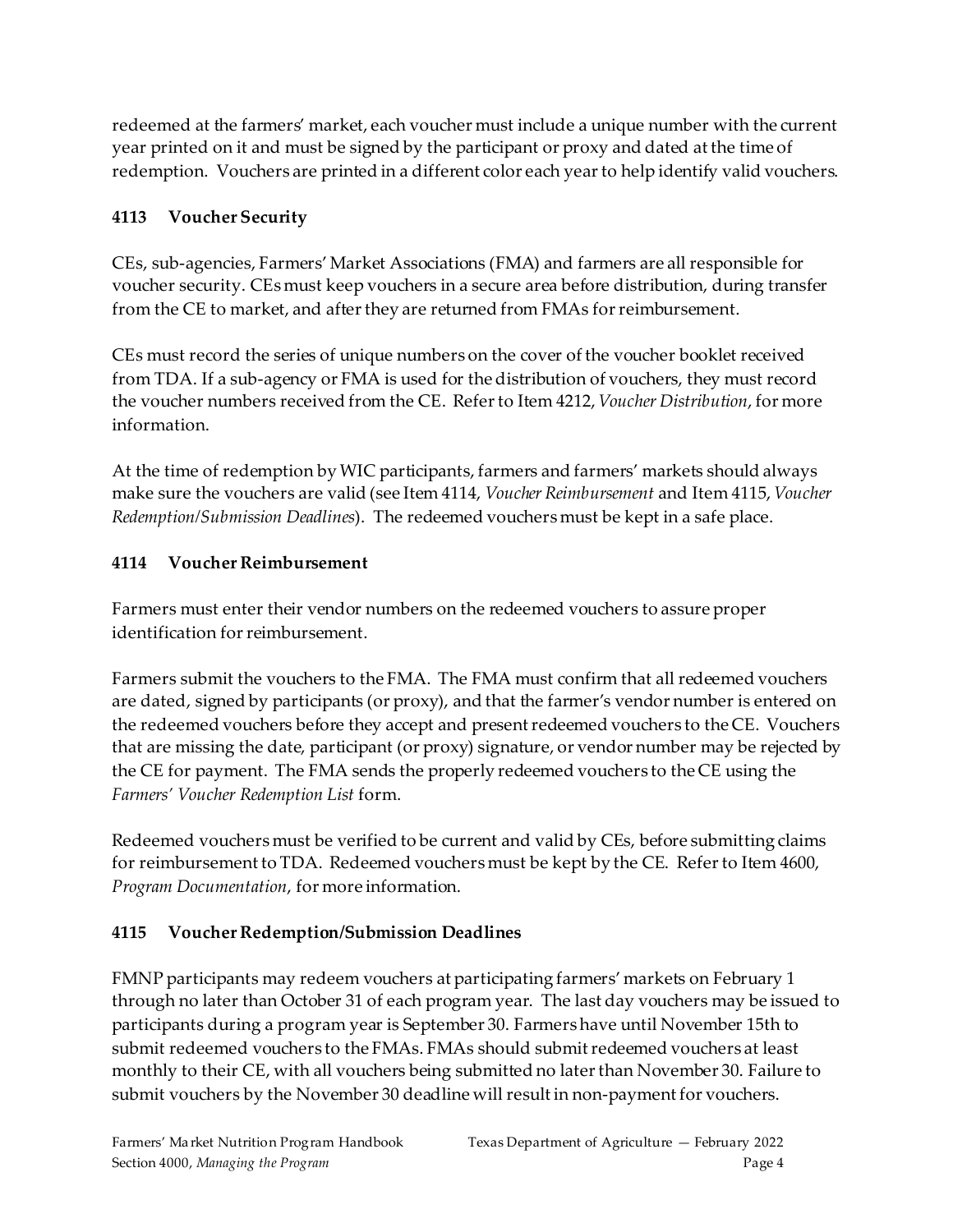CEs must verify and reconcile the vouchers. CEs must submit vouchers or any other claims for reimbursement to TDA within 30 days of the end of the month in which the expense was incurred. The last date to submit vouchers for the program year is December 15.

| <b>Voucher Redemption/Submission Deadlines</b>                 |              |  |  |
|----------------------------------------------------------------|--------------|--|--|
| First Day Participants may Redeem Vouchers at Farmers Market   | February 1   |  |  |
| Last Day Vouchers may be Issued to Participants                | September 30 |  |  |
| Last Day Participants may Redeem Vouchers at Farmer's Markets  | October 31   |  |  |
| Farmers Submit Redeemed Vouchers to Farmers Market Association | November 15  |  |  |
| Farmers Market Association Submit Redeemed Vouchers to CE      | November 30  |  |  |
| Last Day CEs Submit Claim for Reimbursement to TDA             | December 15  |  |  |

CEs verify and reconcile the redeemed vouchers after they have been submitted by the FMAs or sub-agency. CEs must reconcile vouchers by identifying the disposition of all vouchers as properly redeemed, lost or stolen, or not matching issuance records. CEs must verify:

- Unique numbers on the vouchers are valid,
- Dates on the vouchers are current,
- Participants (or proxy) signed the vouchers, and
- Farmer vendor identification number is valid.

Once the vouchers are verified and reconciled, the CE submits via TX-UNPS[1](#page-4-0) a *FMNP Claim for Reimbursement* to TDA for payment. TDA will process the claim and issue payment through the Comptroller of Public Accounts to the CEs. The Comptroller will reimburse CEs according to its payment procedures. The CEs will reimburse the FMAs. The FMAs will reimburse the farmers for the amounts submitted for the redeemed vouchers.

The final *FMNP Claim for Reimbursement* must be submitted to TDA no later than December 15 of each year. It is important that FMAs send the redeemed vouchers to their CE no later than November 30 to ensure the CE has time to verify and reconcile the vouchers. Also, CEs must submit any requests for claim adjustments to TDA on or before December 15<sup>th</sup> of the program year.

<span id="page-4-0"></span><sup>&</sup>lt;sup>1</sup> TX-UNPS is the web-based application and claims processing system for all food and nutrition programs administeredby TDA.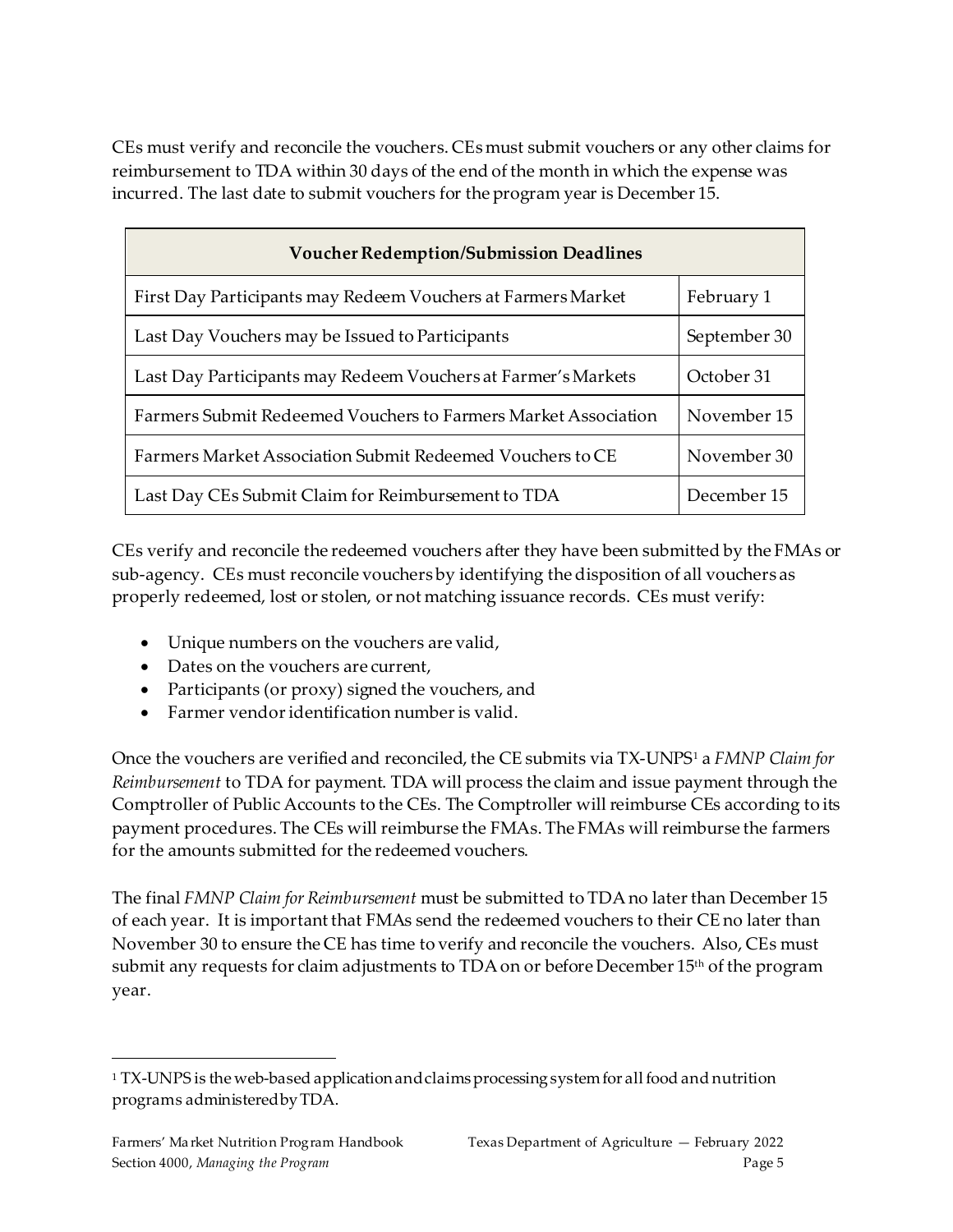TDA will conduct Administrative Reviews of submitted claims and/or redeemed vouchers to determine compliance. See Section 5000, *Visits, Reviews, and Audits*, for additional information.

#### <span id="page-5-0"></span>**4115.1 Voucher Reconciliation/Redemption Procedures**

CEs must establish and maintain written procedures for the reconciliation and redemption of vouchers. TDA will review the CE's procedures for adequacy to ensure they cover, at a minimum:

- Process to determine whether each voucher is validly redeemed, lost or stolen, expired, or inconsistent with issuance records;
	- o This should include a process to reduce the number of errors in transactions, where possible.
- Process for handling redeemed vouchers that cannot be traced back to a record of issuance;
- Process for disposing of vouchers that were not issued and/or redeemed;
- Process for voucher redemption.

#### <span id="page-5-1"></span>**4116 Negligence, Fraud or Abuse**

CEs assume financial liability for negligent or fraudulent administration of the FMNP, if aware of such activity. CEs and other FMNP stakeholders must immediately report suspected fraud or misuse of funds or vouchers, and other major criminal activity to TDA. They can notify TDA at [CommodityOperations@TexasAgriculture.gov](mailto:CommodityOperations@TexasAgriculture.gov) or (877)-TEX-MEAL. CEs should include information related to the amount involved, location of the incident, suspected parties and other details and facts.

TDA will notify the United States Department of Agriculture (USDA) Food and Nutrition Service (FNS) Regional Office of suspected illegal activity. The FNS Regional Office reports the case to the USDA Office of Inspector General for investigation.

# <span id="page-5-2"></span>**4117 Administrative Funding and Claim Reimbursement**

FMNP CEs accept final administrative and financial responsibility for all sites which they operate or delegate (to an approved sub-agency) program activities. FMNP administrative funds may not cover all of a CE's actual costs.

CEs should submit claims for administrative costs and voucher reimbursement monthly using TX-UNPS. Claims for administrative funds must include all actual and allowable costs for operating the program. Reimbursement for administrative costs is based on distribution and/or redemption of vouchers. CE's administrative costs which exceed available administrative funding are counted toward the state matching fund requirement. See Item 2240, *State Matching Funds*, for an explanation of the state matching funds requirement.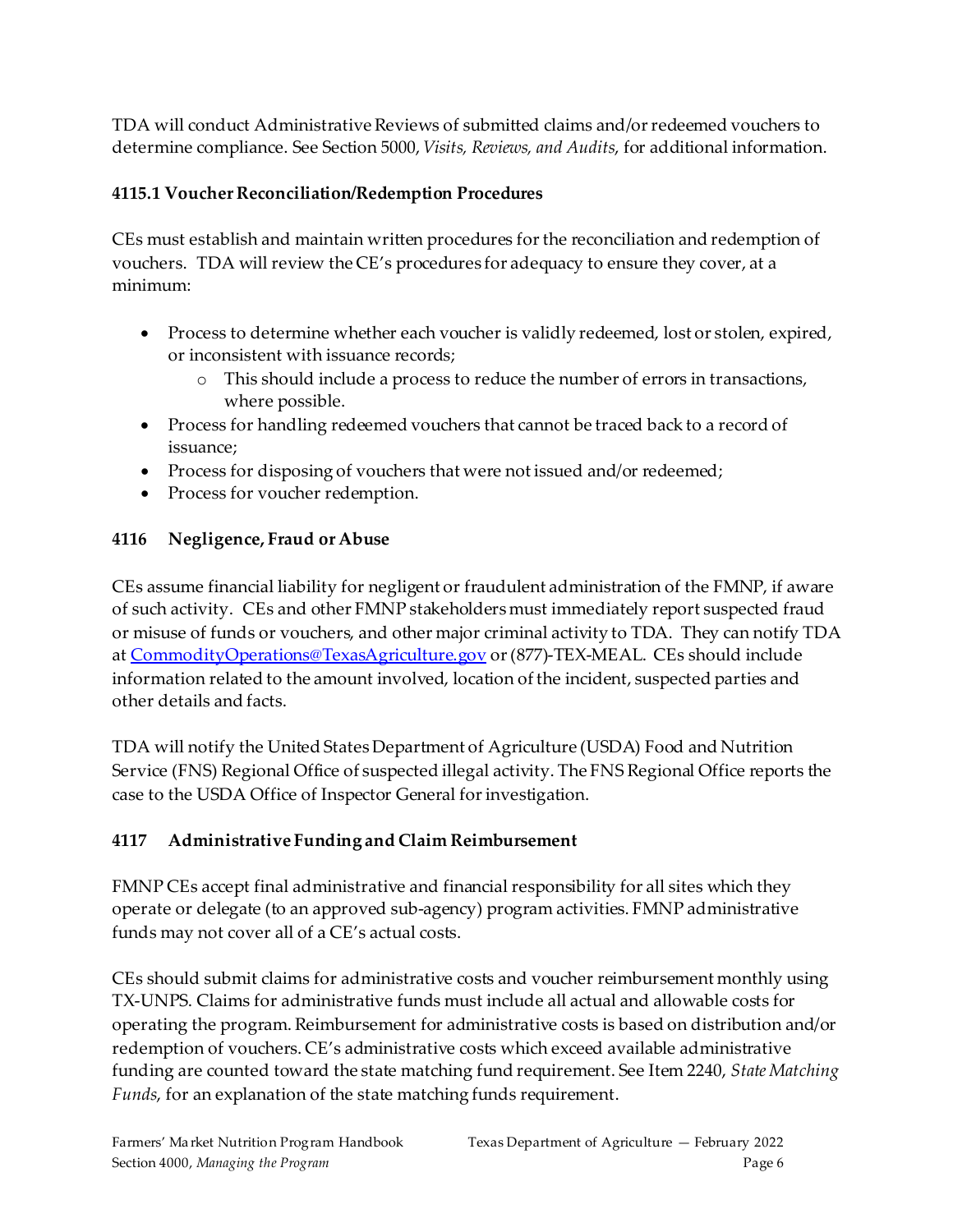If funding is available, there will be a reallocation at the end of the program year, providing additional administrative funds to CEs. The number of vouchers each CE distributed and/or redeemed will provide the basis for calculating the reallocation of funds.

# <span id="page-6-0"></span>**4200 Enrolling Participants and Issuing Vouchers**

#### <span id="page-6-1"></span>**4210 Participant Eligibility (7 CFR §248.6)**

The Texas Department of State Health Services (DSHS) certifies participants in the WIC. DSHS will provide eligibility information of WIC participants to TDA in the areas of the state where FMNP is available. Vouchers are provided to WIC participants on a first come, first served basis. Eligible WIC participants include:

- Pregnant women,
- Breastfeeding women,
- Postpartum women, and
- Children aged 1 4 years.

Participants must currently take part in the WIC program or are on the waiting list to receive benefits from WIC to be eligible for FMNP vouchers. (7 CFR §248.6(a))

#### <span id="page-6-2"></span>**4211 Dual Participation Not Permitted**

Participants may not receive FMNP vouchers from more than one service area during a program year and are limited to \$30.00 per program year. However, participants may redeem their vouchers at any participating FMA.

#### <span id="page-6-3"></span>**4212 Voucher Distribution**

Vouchers are provided to the participants by the CEsdirectly or through the CE's FMA or subagency, as applicable. Five vouchers, \$6.00 each, are given to each participant. Vouchers are for a onetime benefit and are numbered sequentially. To promote voucher security, the participant (or proxy) must sign for the vouchers and staff enter the voucher booklet number on the Participant *Voucher Issuance Log* at the time the vouchers are distributed.

When vouchers are distributed to participants, the participants' name and the voucher booklet number must be recorded on the *Participant Voucher Issuance Log*. If a proxy is receiving a voucher booklet on behalf of a participant, the participant's name must still be listed on the form. The participant category, as found on the eligibility documentation (or "shopping list") must be recorded on the *Participant Voucher Issuance Log*. The eligibility category must be recorded for each FMNP participant, with the two letters indicated for each category as follows: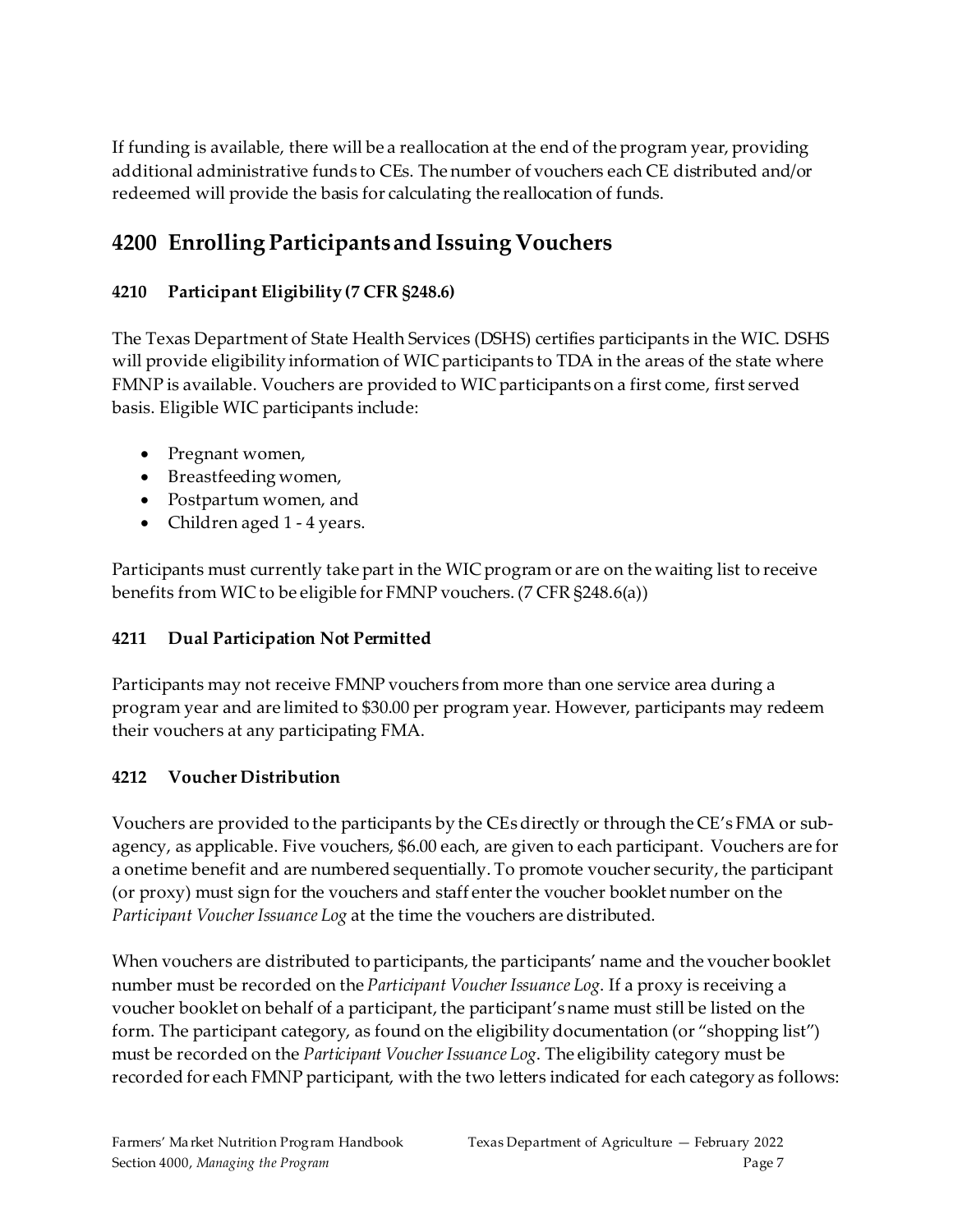- PR = Pregnant
- BR = Breastfeeding
- PP = Postpartum
- $\bullet$  CH = Child

All participants or a proxy must sign for the vouchers on the *Participant Voucher Issuance Log* at the time the vouchers are issued. If a participant has a proxy, the proxy's name must also be printed on the *Participant Voucher Issuance Log*. The staff or volunteer person issuing the voucher to the participant must initial on the line of the *Participant Voucher Issuance Log,* where the participant (or proxy) signs for the vouchers.

NOTE: Participants may use a proxy (or authorized representative) when signing for and using vouchers. CEs must establish procedures regarding the use of a proxy. The procedures should include, at a minimum, any requirements regarding designation or use of a proxy and the number of proxies a participant may have.

CEs must ensure that all vouchers are distributed to eligible participants without regard to race, color, national origin, sex, age, or disability. Refer to Section 6000, *Civil Rights*for additional information.

CEs must have a written procedure documenting its process for distributing vouchers. These procedures must be distributed to the FMA or sub-agency if they are distributing vouchers on behalf of the CE.

# <span id="page-7-0"></span>**4213 Confidentiality**

CEs must protect the confidentiality of any information that has been provided for eligible WIC participants. CEs may only use the information to determine eligibility for FMNP benefits. The CEs must not release any information that contains a participant's name or other individual information except on a need-to-know basis for the operation of the FMNP. CEs may release summary information that does not identify individual participants, such as the number of program participants eligible for benefits. (7 CFR §246.26 and 7 CFR §248.24)

#### <span id="page-7-1"></span>**4214 Participant Rights and Responsibilities**

At the time the vouchers are distributed, CEs (or FMAs or sub-agencies that distribute vouchers for CEs) must perform the following notification responsibilities:

• Each participant shall receive an explanation of how to redeem vouchers, including locations of farmers' markets at which FMNP vouchers may be redeemed. (7 CFR §248.10(i)(1))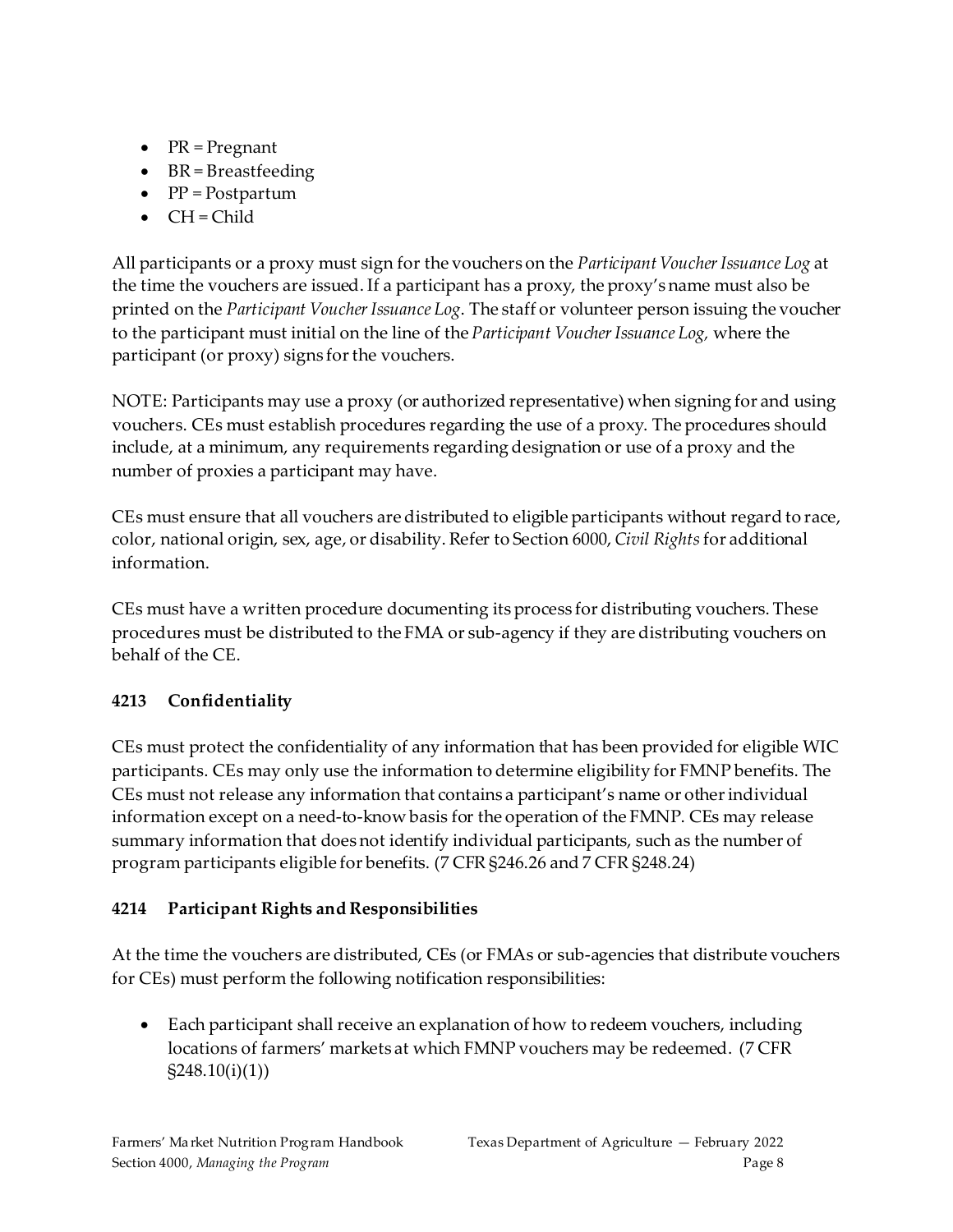- Each participant shall receive a description of eligible foods and the prohibition against cash change. (7 CFR §248.10(i)(2))
- Each participant shall be informed during voucher distribution of their right to complain about improper farmer/farmers' market practices regarding FMNP responsibilities, the process for making such a complaint, the right to a fair hearing, and the illegality of participation in the FMNP with more than one CE. CEsmust have written procedures documenting the process for making complaints.

**NOTE:** When a significant proportion of the population served is composed of non-English or limited English-speaking persons who speak the same language, interpreters, and translations of materials must be provided.

# <span id="page-8-0"></span>**4215 Fair Hearing Request**

TDA will provide fair hearings for participants, farmers, and farmers' markets. See Item 8500, *Appeals Procedures*, for instructions on requesting a hearing, also known as an "appeal." CEs must provide notification to participants of their right to a fair hearing, as applicable.

#### <span id="page-8-1"></span>**4216 FMNP Benefits Excluded from Consideration as Income**

The value of benefits or assistance, such as vouchers, under the FMNP must not be counted as income or resources of participants or their families for any purpose under any federal, state, or local law. FMNP benefits are excluded from determination of eligibility for other means tested programs, e.g., Supplemental Nutrition Assistance Program (SNAP). (7 CFR §248.24(a))

# <span id="page-8-2"></span>**4300 Sites**

#### <span id="page-8-3"></span>**4310 Site Requirements**

CEs must accept final administrative and financial responsibility for the sites that operate the FMNP (that is, at all voucher distribution sites). During the application process, CEs are required to visit each site as provided in Item 2220.4, *Voucher Distribution Site Information and FMA Locations*. During the program year (the period in which the FMNP operates), CEs must revisit each site to monitor program operations and verify compliance with program requirements according to the *FMNP Agreement*. Refer to Item 4412, *Monitoring Contracting Entities' Sites*, for specific instructions related to these visits.

#### <span id="page-8-4"></span>**4311 Adding and Deleting Sites**

During the program year, a CE may wish to add or delete a site. The addition or deletion of a site is a change (that is, an amendment) to *Plan of Operation* (Form H1406). If a CE wishes to add a new site, it must: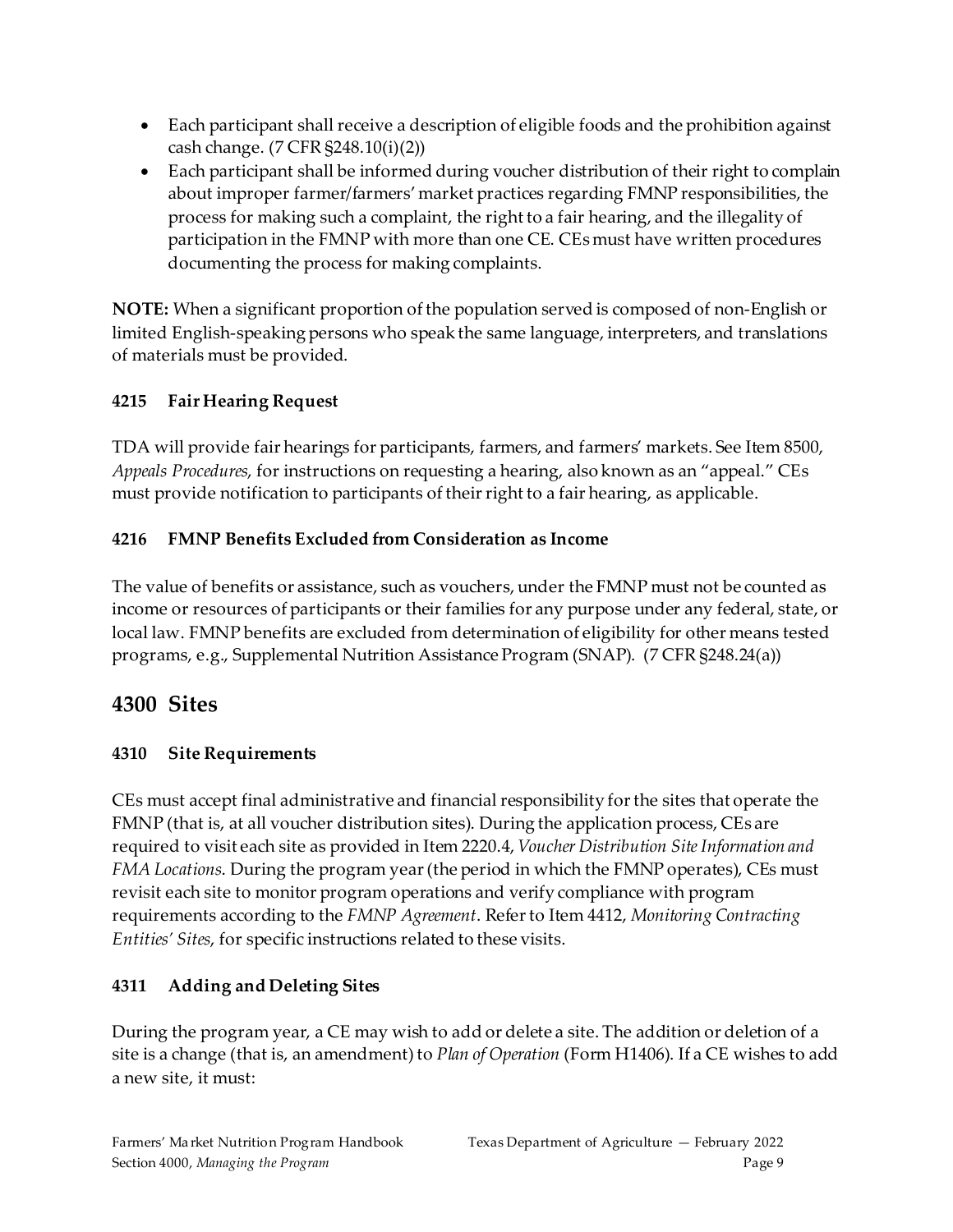- Visit the site to verify that it will operate in full compliance with the requirements mandated in the *FMNP Agreement*,
- Complete *Site Information* (Form H1420), for each site where vouchers will be distributed, and
- Submit Form H1420 to TDA, as appropriate and include an explanation that clearly details the reason for the change.

If a CE wishes to eliminate a site, the CE must provide timely notification to TDAof the change.

# <span id="page-9-0"></span>**4312 Authorizing Farmers' Markets**

Farmers' markets wanting to take part in the FMNP must be certified by TDA.<sup>[2](#page-9-1)</sup> Farmers' markets may only provide eligible foods to participants using the vouchers. If participants want to purchase disallowed produce or goods, they must use other means of payment. Eligible foods must be grown in Texas, New Mexico, Oklahoma, Arkansas, or Louisiana. Food from Mexico or other countries is not permitted in the FMNP. For the list of eligible foods, see Item 11100, *Allowed/Disallowed Foods in the FMNP*. The majority of the food being sold must be grown by the farmer; wholesalers are not eligible to participate in the FMNP. If farmers' markets already take part in the Senior Farmers' Market Nutrition Program (SFMNP), they are automatically authorized to participate in the FMNP.

Farmers must have a written agreement with the FMAto redeem FMNP vouchers. FMAs must have a written agreement with the TDA CE to participate in the FMNP. Refer to Section 3000, *Program Agreement*, for additional information.

The CE must ensure there is no conflict of interest between the CE and any participating farmer or farmer's market. For example, employees or volunteers of the CE must not participate in any activity that conflicts with their performance of FMNP duties. Refer to Section 7000, *Financial Management*, for additional information on financial conflicts of interest.

<span id="page-9-1"></span> $2$  A certified farmers' market must have at least two produce growers who are growing and selling their own produce.For information on becoming a Certified FarmersMarket, please go to [http://www.gotexan.org/Portals/1/doc/pdf/Applications/Certified%20Farmers%20Market%20Application](http://www.gotexan.org/Portals/1/doc/pdf/Applications/Certified%20Farmers%20Market%20Application%202015%20fillable-seal.pdf) [%202015%20fillable-seal.pdf.](http://www.gotexan.org/Portals/1/doc/pdf/Applications/Certified%20Farmers%20Market%20Application%202015%20fillable-seal.pdf)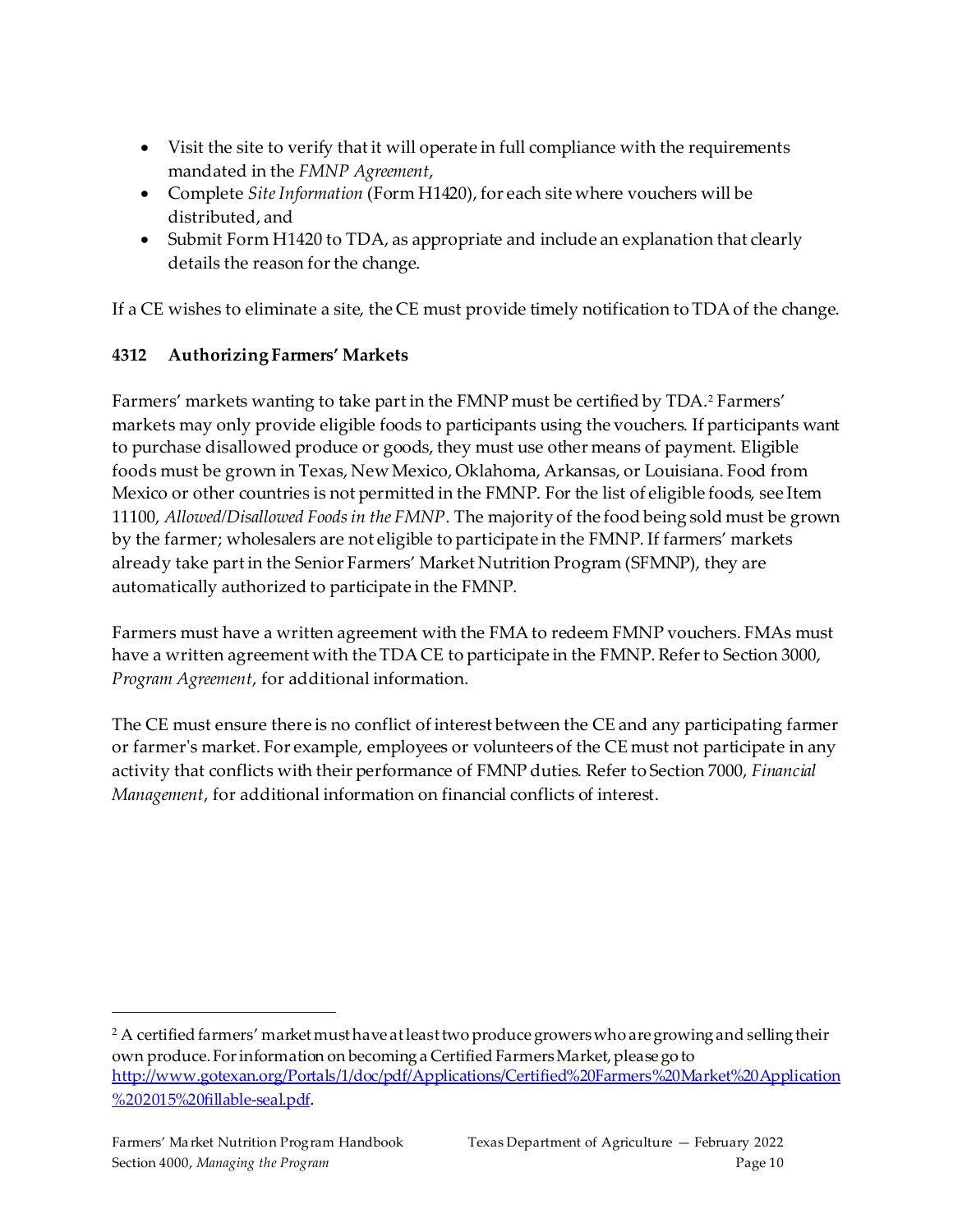# <span id="page-10-0"></span>**4400 Training and Monitoring**

#### <span id="page-10-1"></span>**4410 Contracting Entity Training**

CEs must attend FMNP training sessions required by TDA. CEs will be notified, in writing, of all mandatory training requirements. TDA is required to conduct face-to-face training for CEs, FMAs and farmers if a CE is new to the FMNP. (7 CFR  $\S$  248.10(a)(4) and (d))

If a representative of the CE fails to complete mandatory training, the CE must submit a corrective action plan (CAP) certifying that an authorized representative of the CE listed on Form FND-101, *Certificate of Authority for External Users,* will attend a training session and the date the representative will attend or has attended. If a representative does not attend a training session, TDA will terminate the *FMNP Agreement*. However, a CE may submit a new Form H1406, *Plan of Operation*, to participate after a CE representative successfully completes mandatory training.

#### <span id="page-10-2"></span>**4411 Staff Training**

After a CE's application has been approved, the CE must conduct training for administrative and site personnel, including volunteers and farmers, before they assume any FMNP duty, and host an annual training thereafter. Training topics must include, but are not limited to, the following topics:

- Identification of eligible foods
- Proper voucher redemption procedures, including deadlines for submission of vouchers
- Equal treatment of participants
- Voucher security, storage, and distribution
- Voucher cancellation procedures
- Civil rights compliance and guidelines
- Record keeping and document retention requirements.

CEs must maintain a record of trainings and attendees (sign-in sheets) which includes:

- Date of training
- Location of training
- Training topics
- Name(s) and signature(s) of attendees and
- Name of trainer.

CEs must keep this documentation with FMNP records.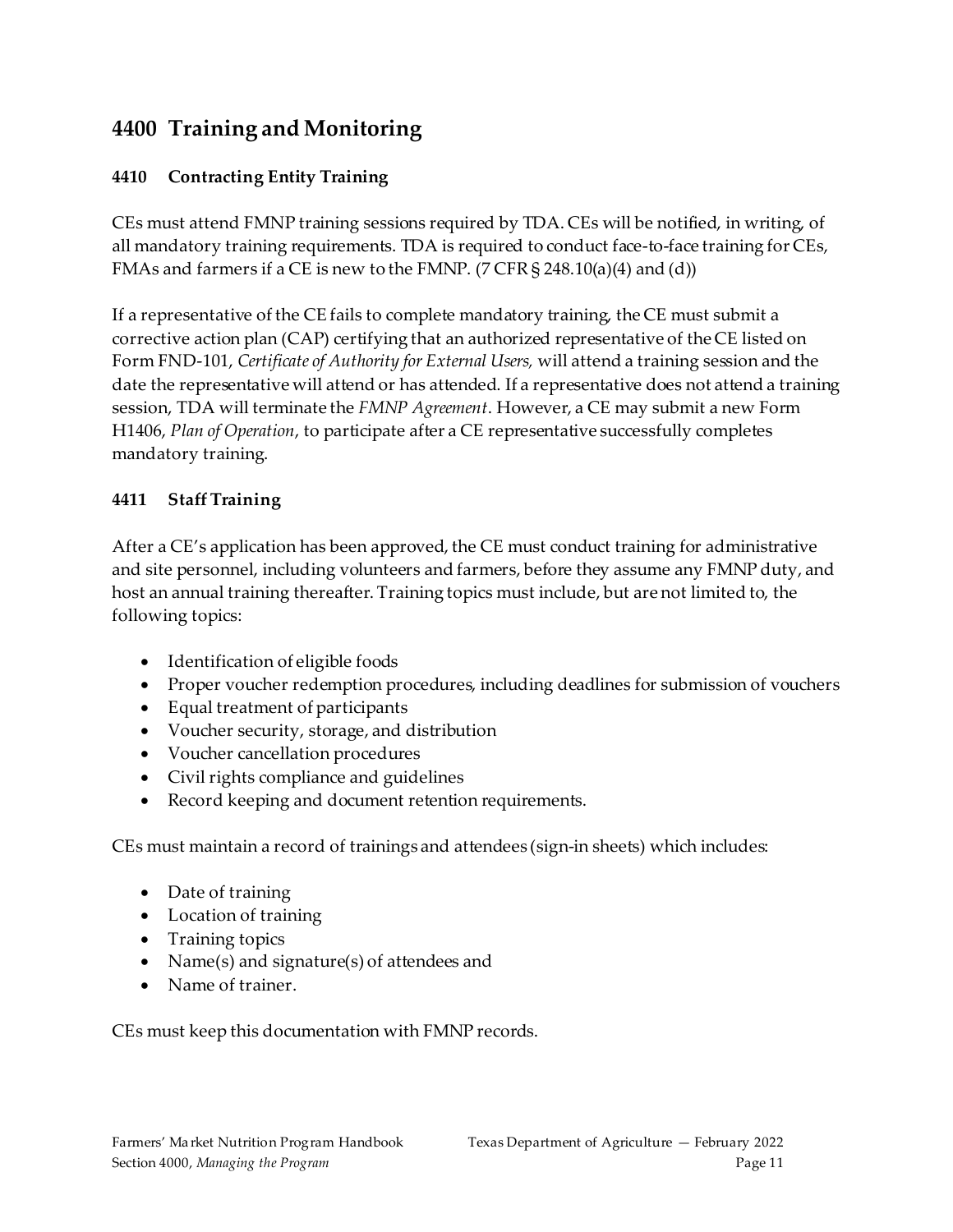When developing the training curricula, CEs will benefit from reviewing the information provided in Item 4200, *Enrolling Participants and Issuing Vouchers*; Item 4300, *Sites*; and Section 6000, *Civil Rights*.

In addition to providing FMNP training to its FMAs, sub-agencies, and other organizations, as applicable, CEs must provide technical assistance to these entities upon request.

#### <span id="page-11-0"></span>**4412 Monitoring Contracting Entities' Sites**

CEs must monitor their administrative and site personnel to:

- Ensure program compliance,
- Investigate reported problems, and
- Determine whether to operate a site during the following program year.

If problems are identified, CEs must take action as provided in Item 5120, *Findings*.

Independently or in coordination with TDA, CEs will review the distribution sites to:

- Evaluate their operations and activities, and
- Ensure program compliance according to the terms and conditions of their agreements, including, but not limited to:
	- o Distributing vouchers,
	- o Adhering to non-discrimination requirements,
	- o Record keeping requirements, and
	- o Voucher security.

# <span id="page-11-1"></span>**4500 Program Administration by Farmers' Market Associations and Farmers**

#### <span id="page-11-2"></span>**4510 Agreements with FMNP Contracting Entities**

In order to accept FMNP vouchers, FMAs must sign agreements with the CEs. In turn, farmers' markets must also have agreements with the farmers in the association so that the farmers may accept the FMNP vouchers.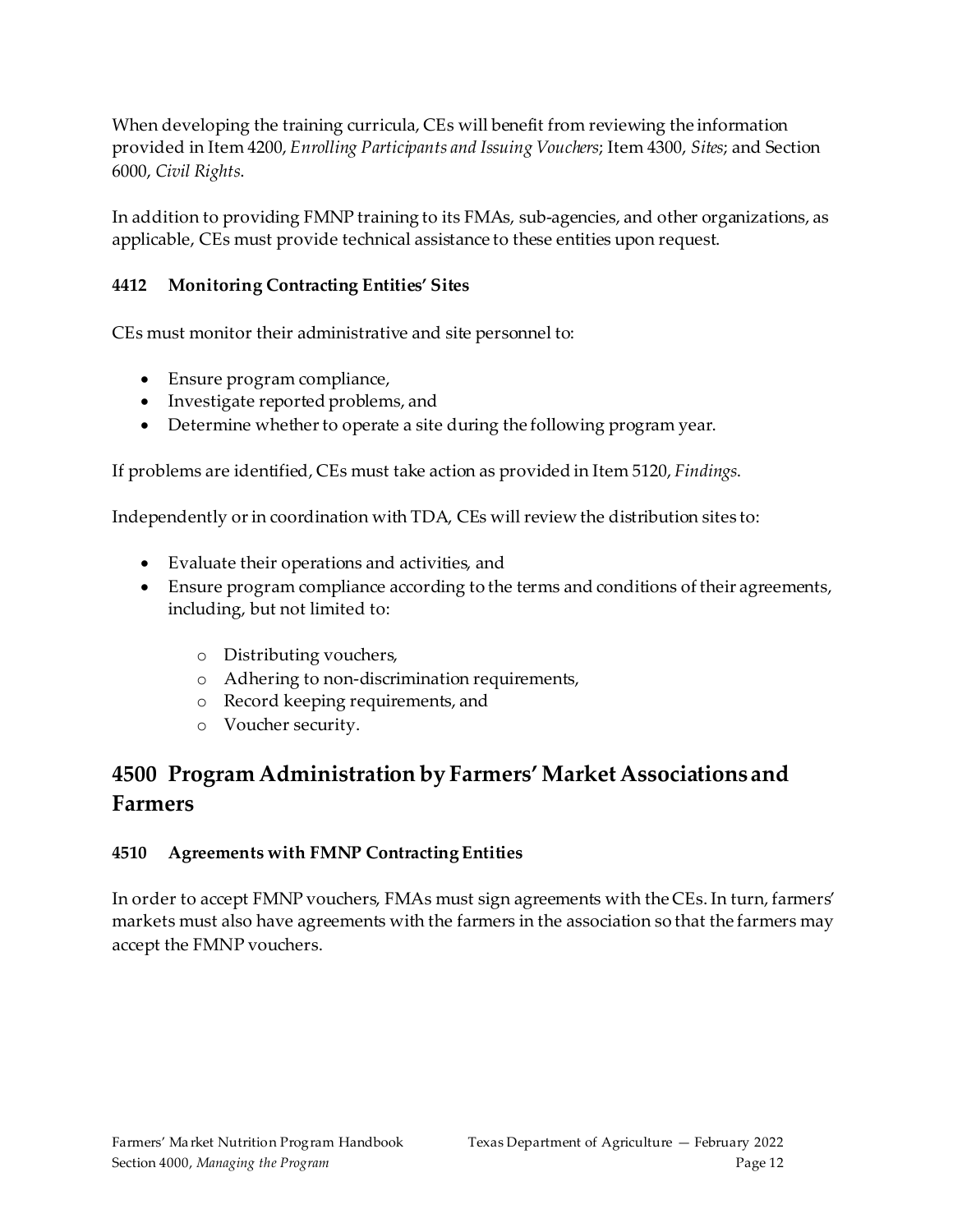#### <span id="page-12-0"></span>**4511 Becoming an FMNP Market**

To become a FMNP market, the FMA must be certified by TDA.<sup>[3](#page-12-2)</sup> If the farmers' market already takes part in the Senior Farmers' Market Nutrition Program, the market is automatically approved for participation in the FMNP.

The redemption period for vouchers is February through October. During that period, farmers and markets must display posters advertising that they will accept FMNP vouchers. Voucher distribution and redemption periods may vary according to growing seasons in different areas of the state.

Farmers may only accept valid FMNP vouchers. These vouchers must have a printed unique number and current year printed on them. The vouchers must be signed and dated by the FMNP participant (or proxy) at the time of redemption. TDA provides annual training for the FMAs. At a minimum, the training will include:

- Eligible food choices,
- FMNP voucher redemption procedures,
- Fair and equitable treatment of FMNP participants, including availability of foods that are the same quality and cost as those sold to other customers,
- Civil Rights compliance and guidelines,
- Guidelines for storing FMNP vouchers safely, and
- Guidelines for redeeming FMNP vouchers.

Other topics may include:

- Written agreements,
- Purpose of FMNP, and
- Qualification of FMNP participants.

#### <span id="page-12-1"></span>**4512 Voucher Accountability**

FMNP participants redeem their vouchers by surrendering them to the farmer to purchase eligible foods. The participant (or proxy) must sign and date the vouchers used. Farmers may not give change. If the participant does not purchase \$6.00 of food, the farmer must provide additional food to meet the value of the voucher.

Farmers turn in the redeemed vouchers to the FMAs. FMAs must accept only valid vouchers. A valid voucher will state the "Dates of Use," and must have the signature of the participant or authorized proxy and date of signature. The FMA prepares the vouchers for payment,

<span id="page-12-2"></span><sup>3</sup> For information on becoming a Certified Farmers Market, please go to [http://www.gotexan.org/LocateGOTEXAN/CertifiedFarmersMarkets.aspx.](http://www.gotexan.org/LocateGOTEXAN/CertifiedFarmersMarkets.aspx)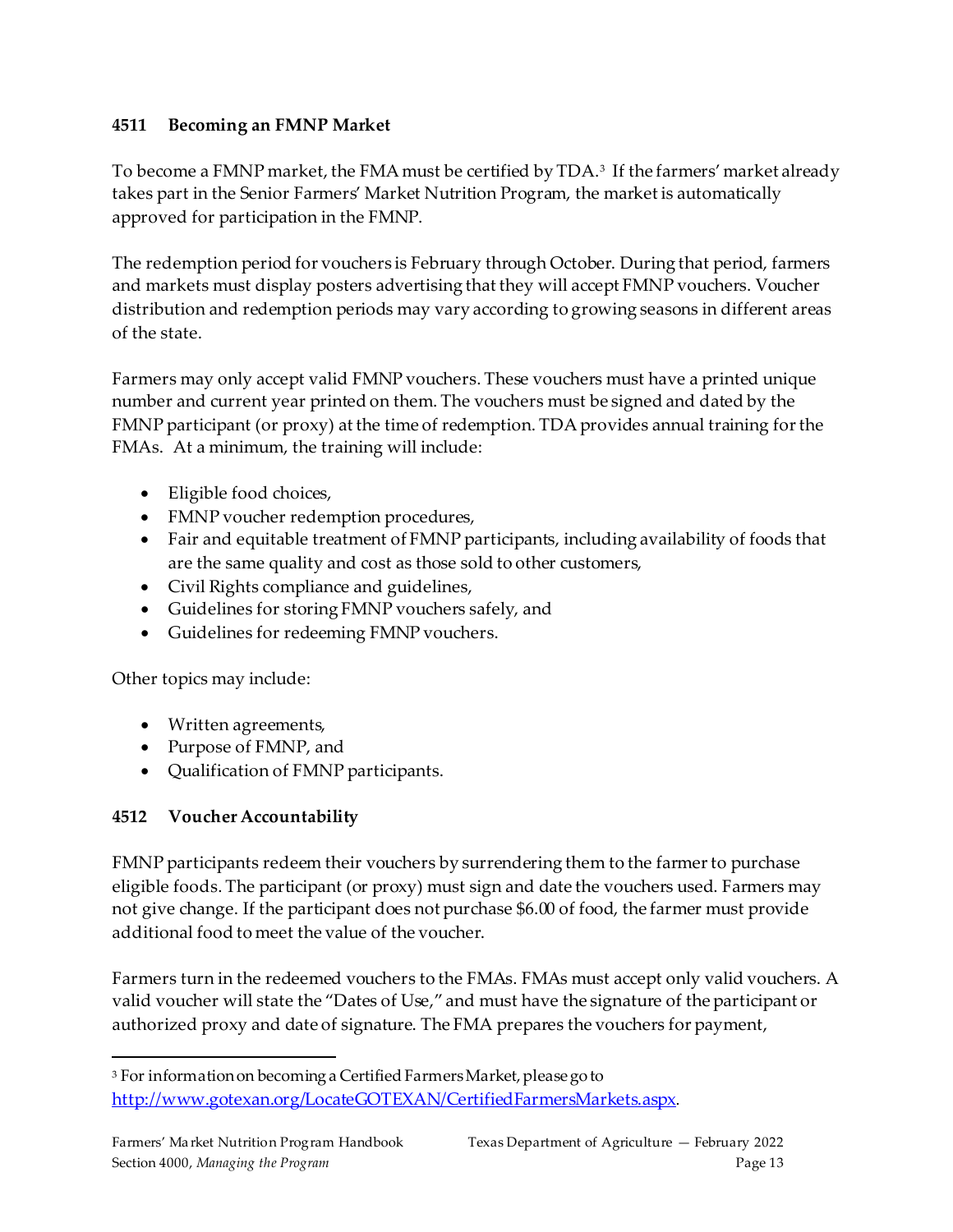identifying valid vouchers and ensures the farmers have included their vendoridentification numbers directly on the vouchers. The FMA will list all FMNP redeemed vouchers on the *Farmers' Voucher Redemption List* form*.* The FMA sends the vouchers to the CE by registered mail, UPS, or any other delivery service that uses a tracking system. Voided, expired, lost or stolen vouchers will not be paid.

### <span id="page-13-0"></span>**4513 Vendor Identification Number**

After the farmer signs an agreement with the FMA, a vendor identification number will be assigned to the farmer by the FMA. The farmer is required to put this number on the prescribe lines on the front of each voucher redeemed by the participant. A stamp may be used for this purpose. Vouchers without a farmer's vendor identification number will be invalid and will not be reimbursed.

# <span id="page-13-1"></span>**4514 Monitoring Farmers' Market Associations and Farmers**

CEs are required to monitor farmers and FMAs annually. Monitoring includes reviewing the market and the farmers' functions at the market during operation and the processing of FMNP vouchers.

CEs may use the *Farmers' Market Review* form when monitoring farmers and FMAs to ensure compliance with FMNP requirements. For a copy of the *Farmers' Market Review* form, access the TDA website at http://www.squaremeals.org/, go to "Programs," click on "Farmers' Market Nutrition Program," choose "FMNP Administration and Forms," then input the form title in the search field.

During monitoring, CEs must, at a minimum, review the following topics:

- Produce is locally grown,
- Wholesalers are not selling to FMNP participants,
- Vouchers are properly managed and redeemed under the requirements,
- Only eligible foods are being sold to FMNP participants, and
- Training.

Compliance, or test buys, may be performed to make sure vendors are observing all regulations regarding sales to FMNP participants. The monitor will check that only eligible fresh fruits, vegetables, and herbs are being sold and that no change is being given. The monitor completes *Vendor Integrity Evaluation Report* for TDA.

CEs must conduct on-site reviews of a minimum of 10 percent of farmers and 10 percent of farmers' markets, including those farmers and farmers' markets identified as being the highest risk. High-risk indicators for program violations for farmers and farmers' markets include, but are not limited to: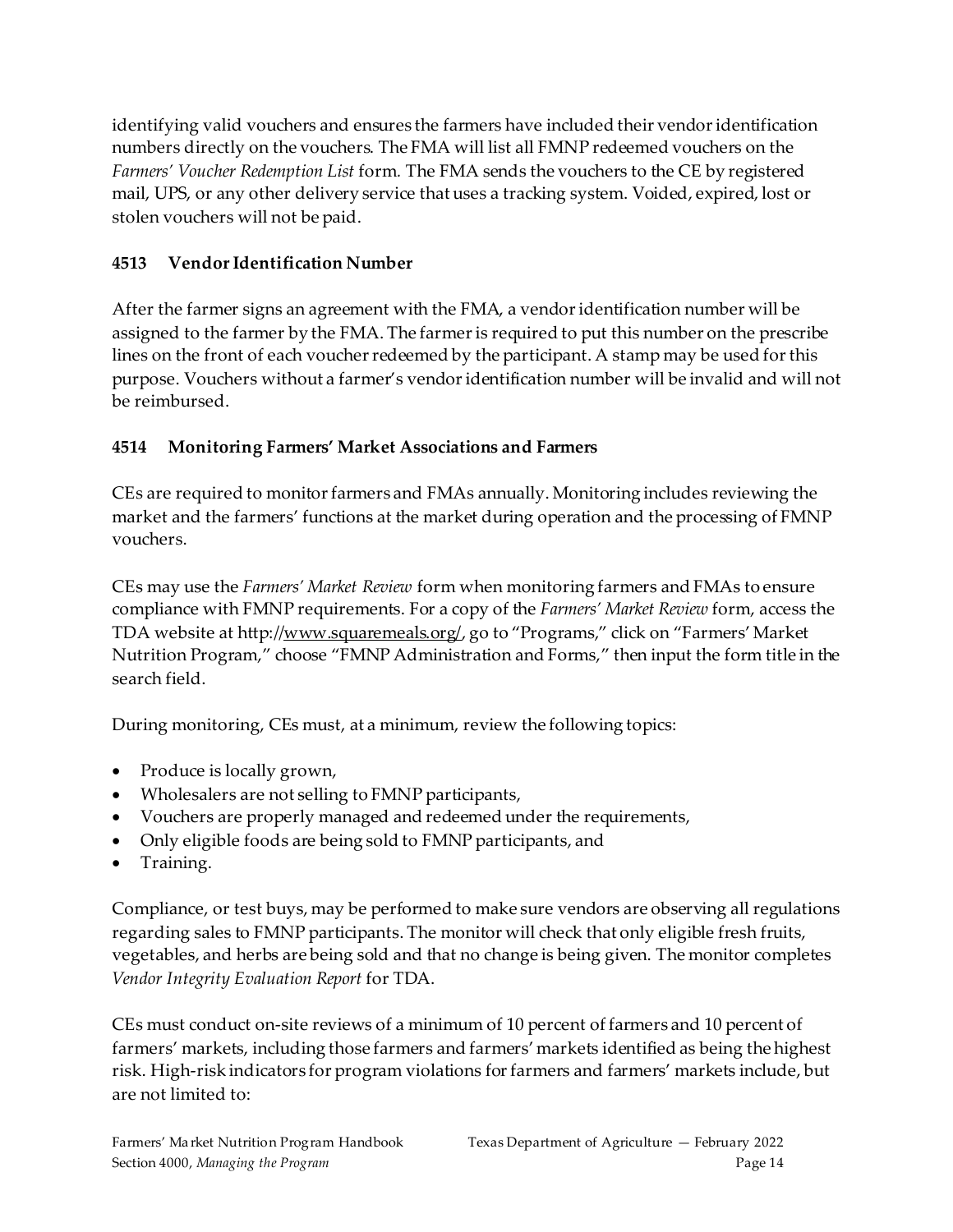- A high volume of FMNP vouchers redeemed by one farmer in a farmers' market,
- Participant complaints, and/or
- First year participation of farmers and farmers' market.

For additional information, refer to Item 4412, *Monitoring Contracting Entities' Sites* and Item 4515, *Sanctions*.

#### <span id="page-14-0"></span>**4514.1 Monitoring Procedures**

CEs must develop and follow written monitoring procedures that describe how the CE will monitor farmers' markets and farmers and administer sanctions when infractions are found. These procedures, at a minimum, must include:

- Monitoring and evaluation, including development of a review schedule that uses highrisk factors,
- Compliance buys,
- Sanctioning,
- Written Notice,
- Corrective Action, and
- Appeals.

#### <span id="page-14-1"></span>**4515 Farmers' Market Associations (FMA) Responsibilities**

In addition to the guidance already provided in this section, FMAs participating in the FMNP must:

- Provide only fresh, nutritious, unprepared fruits and vegetables grown by farmers in Texas, New Mexico, Oklahoma, Arkansas, or Louisiana. Fruits and vegetables allowed under the FMNP are identified in the list of eligible fruits and vegetables provided by TDA.
- Provide fruits and vegetables to FMNP participants that are of the same quality and cost charged as that sold to other customers. Charging a higher price for eligible foods than that charged to other customers for the same foods may result in sanctions.
- Ensure that individual farmers prominently display a sign stating that they are authorized to redeem FMNP vouchers and that individual farmers display prices for FMNP eligible foods.
- Ensure that when farmers sell both FMNP eligible and ineligible produce, the ineligible produce is displayed separately and marked as not eligible for FMNP purchases.
- Redeem FMNP vouchers for no less than their value and do not provide cash change for purchases.
- Do not bill or attempt to collect from FMNP participants any charges from any FMNP vouchers submitted to TDA for reimbursement but not paid by TDA.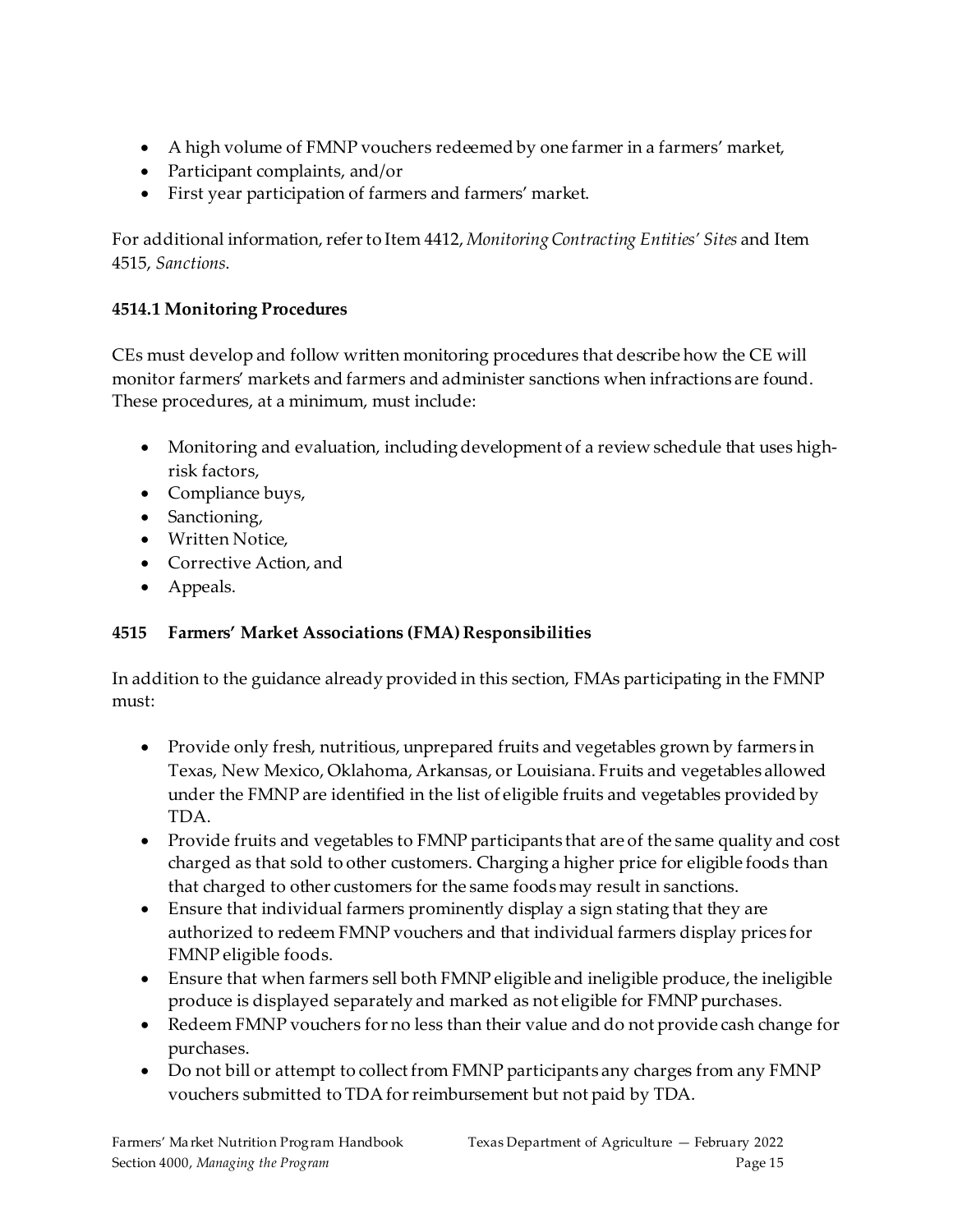- Notify TDA if any farmer or farmers' market ceases operation prior to the end of the authorization period.
- Notify CE and/or TDA of any market cancellation at least 15 days before market day.
- Abide by FMNP policies. The FMA has a duty to become familiar with the contents of its Agreement with its CE (FMNP-02), the FMNP policies and guidance, and all subsequent revisions.
- Cooperate with periodic compliance monitoring, as conducted by the CE, TDA, and/or USDA.
- Provide access to FMNP records, including vouchers, upon request by any monitoring agency.
- Agree to administer FMNP as required by FMNP regulations in 7 CFR Part 248.

For a comprehensive list, CEs and FMAs should refer to its signed Agreement (FMNP-02).

#### <span id="page-15-0"></span>**4516 Sanctions**

The CE may disqualify any farmer or FMA from participation in the FMNP if the sanction score reaches 15 points or more during the year of participation. The maximum number of points may be assessed for a single serious abuse or for cumulative penalties for several less serious abuses, or they may come from several abuses occurring at different times during the program year. The disqualification periods are:

| Total Number of Points | Disqualification Period |                                                                                        |  |
|------------------------|-------------------------|----------------------------------------------------------------------------------------|--|
| 15 Points              | 1 Year                  | May not accept vouchers for the current program year                                   |  |
| 20 Points              | 2 Years                 | May not accept vouchers for the current program year<br>and the next program year      |  |
| 25 Points              | 3 Years                 | May not accept vouchers for the current program year<br>and the next two program years |  |

During a disqualification period, a farmer may not take part in the FMNP at another authorized FMA.

Farmers and FMAs have the right to appeal sanctions.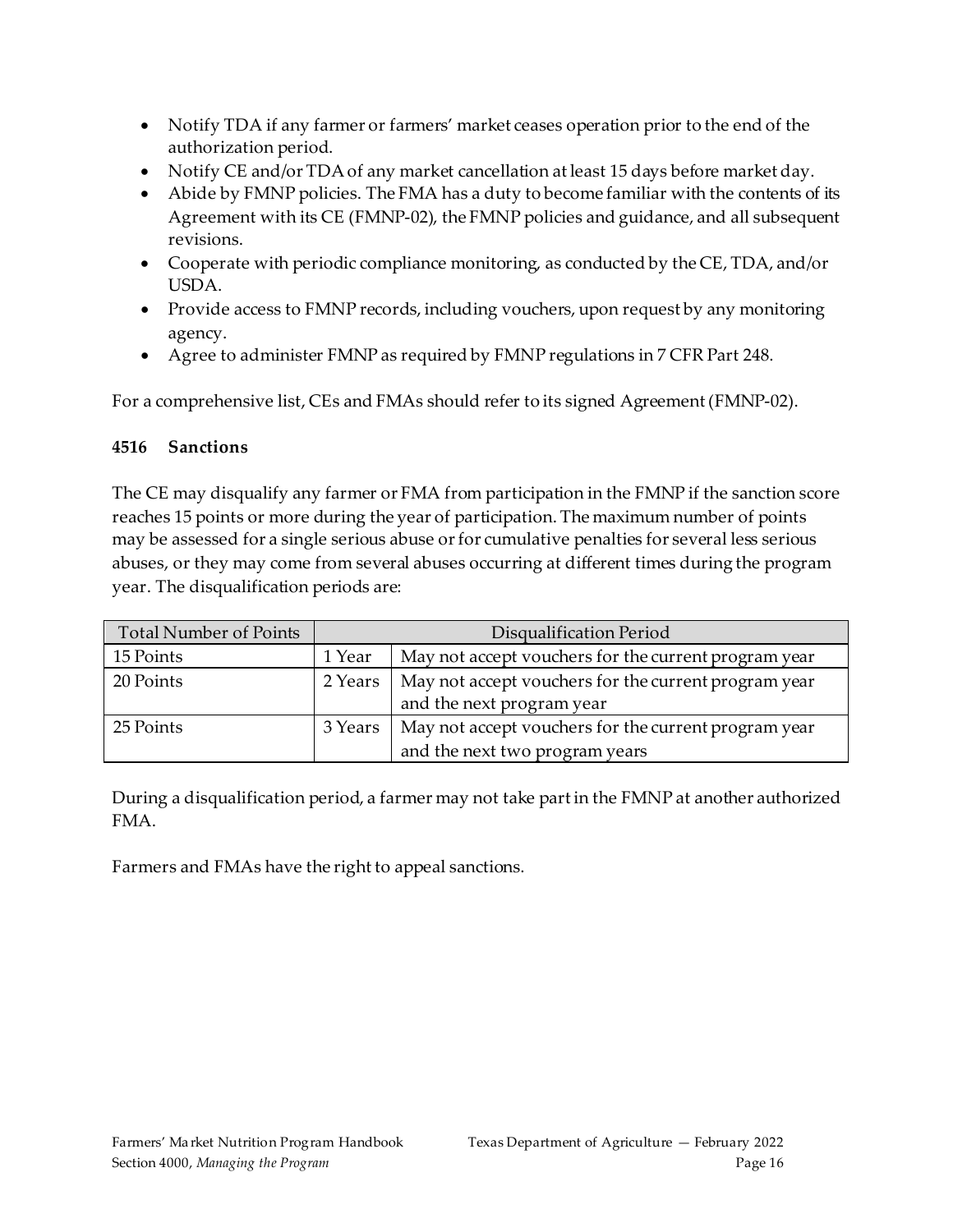Infractions include, but are not limited to:

| Infraction     |                                                                                                                                                                                                                         | Explanation/Example                                                             | Points    |
|----------------|-------------------------------------------------------------------------------------------------------------------------------------------------------------------------------------------------------------------------|---------------------------------------------------------------------------------|-----------|
| 1              | Redemption of invalid vouchers:<br>Missing signature<br>Redeemed after end date<br>$\bullet$                                                                                                                            | Must not exceed 5% of<br>redeemed vouchers                                      | 1 Point   |
| $\overline{2}$ | Providing unauthorized food or goods,<br>except for firearms, ammunition, or<br>controlled substances as defined in 21 USC<br>802 (including alcohol and tobacco), which<br>have a higher points penalty. See #9 below. | Nuts or Clothing                                                                | 5 Points  |
| 3              | Charging FMNP customers more than other<br>customers                                                                                                                                                                    | \$6.00 worth of food for a<br>participant is less than for a<br>non-participant | 5 Points  |
| $\overline{4}$ | Requiring cash to be paid by FMNP<br>participants in addition to voucher                                                                                                                                                |                                                                                 | 5 Points  |
| 5              | Asking FMNP participants to pay for<br>vouchers not redeemed by TDA                                                                                                                                                     |                                                                                 | 5 Points  |
| 6              | Falsifying information on vouchers                                                                                                                                                                                      | Date redeemed                                                                   | 5 Points  |
| $\overline{7}$ | Charging for food items not received                                                                                                                                                                                    | Rain checks                                                                     | 5 Points  |
| 8              | Providing false information on<br>farmer/farmers' market application                                                                                                                                                    |                                                                                 | 15 Points |
| 9              | Exchanging vouchers for money or non-<br>food items                                                                                                                                                                     | Alcohol, tobacco, firearms,<br>ammunition or other<br>controlled substance      | 25 Points |
| 10             | Refusing to provide access to records, prices<br>or redeemed vouchers to TDA staff or<br>contracting entities                                                                                                           |                                                                                 | 15 Points |

CEs must provide written notification of adverse action to participating farmers and FMAs of any violations of FMNP requirements that require sanctions. CEs must sanction farmers and FMAs for sanctionable violations of FMNP requirements as set forth above.

Refer to Item 4514.1, *Monitoring Procedures*, for more information on the requirement that CEs have a written monitoring procedure covering the monitoring of farmers' markets and farmers and administration of sanctions when infractions are found.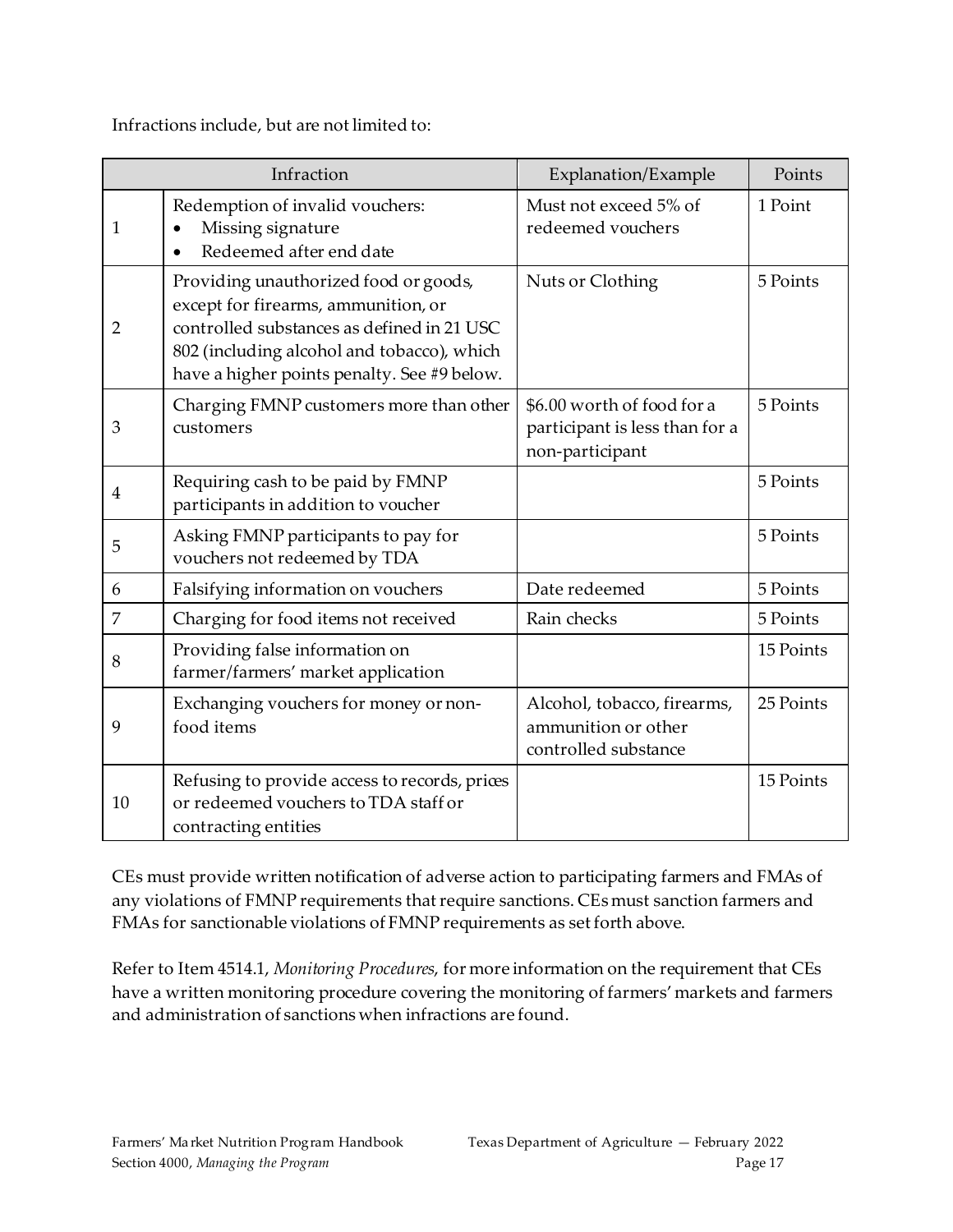#### <span id="page-17-0"></span>**4517 Prohibition on Collecting Sales Tax**

State or local sales tax collection is prohibited on the purchase of foods bought with FMNP vouchers. Farmers' markets are not required to pay sales tax on food purchased with vouchers and must not charge sales tax to FMNP participants.

# <span id="page-17-1"></span>**4600 Program Documentation**

TDA can only observe the daily operation of the FMNP when conducting Administrative Reviews. Therefore, TDA must rely on the records that CEs maintain to determine its compliance with FMNP requirements and verify the reimbursement to which CEs are entitled.

If a CE's records do not support eligibility for voucher reimbursement, the CE must repay any amount received improperly.

#### <span id="page-17-2"></span>**4610 Retention Period**

CEs must maintain complete records related to FMNP operations, such as information pertaining to financial operations, voucherissuance and redemption, civil rights procedures, claims and supporting documents that are specific to a particular program year until February 1st, after the third fiscal year of program participation. (7 CFR § 248.23(a)(1))

**Example:** Records for fiscal year 2020 must be kept until February 1, 2024.

Retention Periods:

| Program Fiscal Year End: | Retain Records Until |  |
|--------------------------|----------------------|--|
| September 30, 2018       | February 1, 2022     |  |
| September 30, 2019       | February 1, 2023     |  |
| September 30, 2020       | February 1, 2024     |  |

**EXCEPTION:** If any litigation, claim, negotiation, audit or other action involving records has started before the end of the 3-year period, the records must be kept until all issues are resolved, or until the end of the regular 3-year period, whichever is longer. (7 CFR § 248.23(a)(2)) These issues are resolved when a final order is issued in litigation, or when the CE and TDA sign a written agreement.